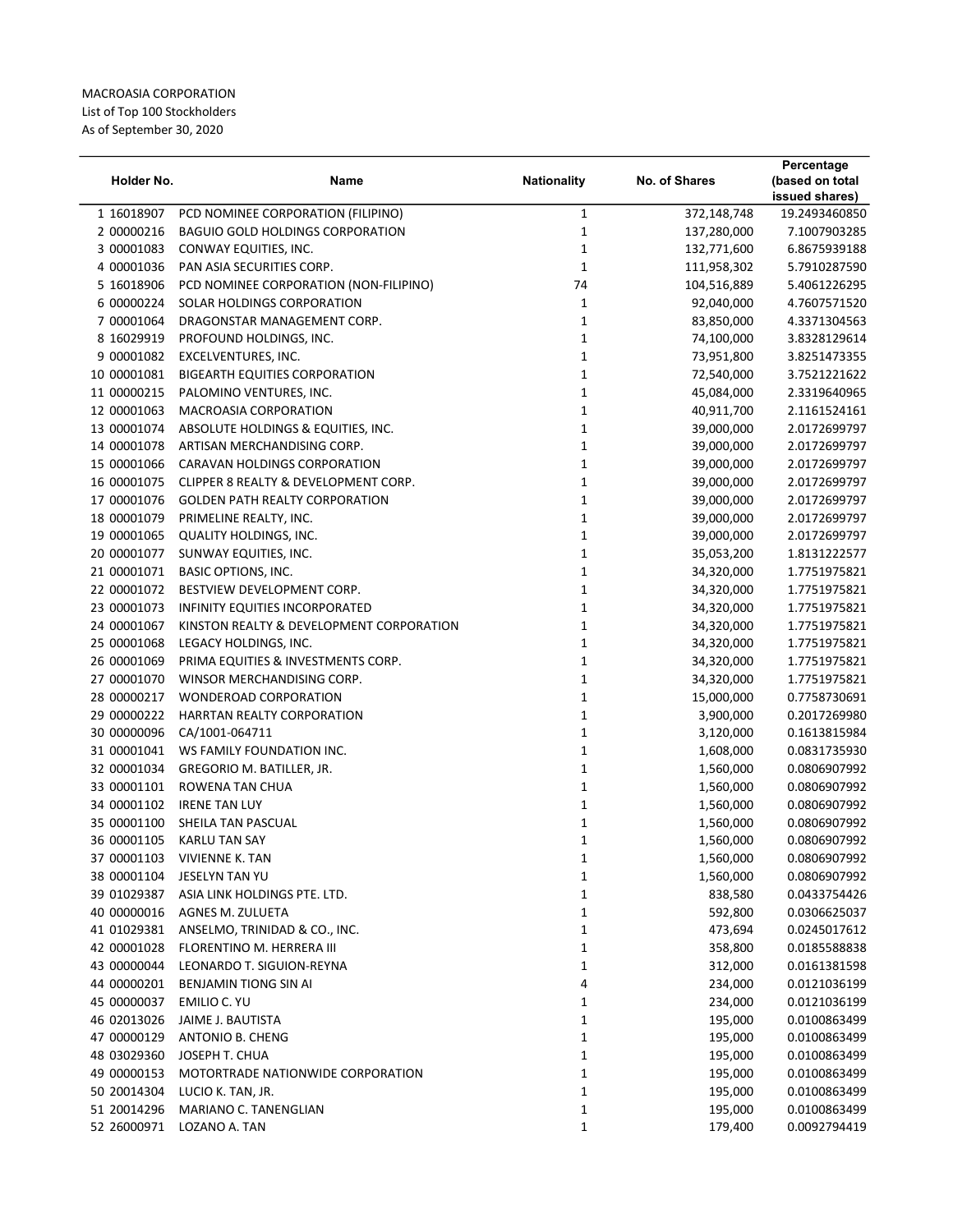| 53 15006496  | <b>DIONISIO ONG</b>                     | $\mathbf{1}$   | 174,096       | 0.0090050932  |
|--------------|-----------------------------------------|----------------|---------------|---------------|
| 54 04011433  | <b>CARLOS DYHONGPO</b>                  | $\mathbf{1}$   | 162,240       | 0.0083918431  |
| 55 00001031  | ENRIQUE M. ABOITIZ, JR.                 | $\mathbf{1}$   | 156,000       | 0.0080690799  |
| 56 06016410  | <b>HECTOR FLORENTO</b>                  | $\mathbf{1}$   | 156,000       | 0.0080690799  |
| 57 00000148  | JOSEPH LIM A/C ILIMJS01                 | $\mathbf{1}$   | 156,000       | 0.0080690799  |
| 58 00001087  | MARIXI R. PRIETO                        | $\mathbf{1}$   | 156,000       | 0.0080690799  |
| 59 00001061  | <b>CARMEN K. TAN</b>                    | $\mathbf{1}$   | 156,000       | 0.0080690799  |
| 60 00001108  | LUCIO CHEN TAN III                      | $\mathbf{1}$   | 156,000       | 0.0080690799  |
| 61 00001088  | LUCIO C. TAN                            | $\mathbf{1}$   | 156,000       | 0.0080690799  |
| 62 00001089  | MICHAEL G. TAN                          | $\mathbf{1}$   | 156,000       | 0.0080690799  |
| 63 00001059  | BEN C. TIU                              | $\mathbf{1}$   | 156,000       | 0.0080690799  |
| 64 00001093  | SAMUEL CANG UY                          | $\mathbf 1$    | 156,000       | 0.0080690799  |
| 65 19026065  | <b>GEORGE SYCIP</b>                     | $\overline{2}$ | 150,000       | 0.0077587307  |
| 66 00001107  | KYLE ELLIS CHEN TAN                     | $\mathbf{1}$   | 124,800       | 0.0064552639  |
| 67 00001109  | EDUARDO TAN LUY                         | $\mathbf 1$    | 120,000       | 0.0062069846  |
| 68 00000076  | ANNIE CHU CHUA                          | $\mathbf{1}$   | 109,200       | 0.0056483559  |
| 69 10004837  | JOSEPH CHUA & CO., INC.                 | $\mathbf{1}$   | 108,357       | 0.0056047519  |
| 70 00000123  | <b>BONIFACIO YAO</b>                    | $\mathbf{1}$   | 93,600        | 0.0048414480  |
| 71 00000079  | ANGEL DY                                | $\mathbf{1}$   | 78,000        | 0.0040345400  |
| 72 00000213  | ANTONIO S. DY (VSK-38)                  | $\mathbf{1}$   | 76,440        | 0.0039538492  |
| 73 00000068  | LO LAN YING                             | $\mathbf{1}$   | 73,320        | 0.0037924676  |
| 74 15006503  | ONG SECURITIES CORPORATION              | $\mathbf 1$    | 54,108        | 0.0027987293  |
| 75 20014234  | <b>GEORGE D. TAN</b>                    | 3              | 53,976        | 0.0027919017  |
| 76 09005658  | IMPERIAL, DE GUZMAN, ABALOS & CO., INC. | $\mathbf 1$    | 49,998        | 0.0025861401  |
|              | 77 09005662 I. ACKERMAN & CO., INC.     | $\mathbf 1$    | 47,080        | 0.0024352069  |
| 78 18014969  | R. COYIUTO SECURITIES, INC.             | $\mathbf{1}$   | 42,210        | 0.0021833068  |
| 79 26000965  | TEE LING KIAT &/OR LEE LIN HO           | $\mathbf{1}$   | 39,390        | 0.0020374427  |
| 80 00000144  | MA. THERESA T. DEFENSOR A/C IDEFMA01    | $\mathbf{1}$   | 39,000        | 0.0020172700  |
| 81 05004812  | E. SANTAMARIA & CO., INC.               | $\mathbf{1}$   | 38,906        | 0.0020124078  |
| 82 05004815  | EBC SECURITIES CORPORATION              | $\mathbf{1}$   | 37,050        | 0.0019164065  |
| 83 07015615  | G.D. TAN & CO., INC.                    | $\mathbf{1}$   | 35,232        | 0.0018223707  |
| 84 26000950  | ZENAID YAP GO                           | $\mathbf{1}$   | 35,100        | 0.0018155430  |
| 85 13017308  | MARIANO YU & CO., INC.                  | $\mathbf{1}$   | 33,360        | 0.0017255417  |
| 86 02013022  | BA SECURITIES, INC.                     | $\mathbf{1}$   | 31,200        | 0.0016138160  |
| 87 08012218  | LILY S. HO                              | $\mathbf 1$    | 31,200        | 0.0016138160  |
| 88 19026055  | SECURITIES SPECIALIST, INC.             | $\mathbf{1}$   | 30,763        | 0.0015912122  |
| 89 03029265  | <b>NENITA CHING</b>                     | $\mathbf 1$    | 28,080        | 0.0014524344  |
| 90 23001748  | WEE AH KEE                              | 4              | 27,150        | 0.0014043303  |
| 91 01029379  | ANSALDO, GODINEZ & CO., INC.            | $\mathbf{1}$   | 25,864        | 0.0013378121  |
| 92 16012307  | PAN ASIA SECURITIES CORP.               | 1              | 24,960        | 0.0012910528  |
| 93 00000140  | KENNETH C. ASUNCION A/C IASUKE01        | $\mathbf{1}$   | 23,400        | 0.0012103620  |
| 94 01029388  | ASIAN APPRAISAL HOLDINGS, INC.          | $\mathbf{1}$   | 22,285        | 0.0011526888  |
| 95 20003848  | TIONG SECURITIES, INC.                  | $\mathbf{1}$   | 21,933        | 0.0011344816  |
| 96 08012172  | H. E. BENNETT SECURITIES, INC.          | $\mathbf{1}$   | 21,216        | 0.0010973949  |
| 97 04009245  | DAVID GO SECURITIES CORP.               | $\mathbf{1}$   | 21,184        | 0.0010957397  |
| 98 21005981  | ALFONSO UY                              | $\mathbf{1}$   | 20,841        | 0.0010779980  |
| 99 10004841  | J.T. FLORES JR. & CO., INC.             | $\mathbf{1}$   | 19,562        | 0.0010118419  |
| 100 00000158 | <b>OSCAR NG TAN</b>                     | 1              | 19,500        | 0.0010086350  |
|              | Total                                   |                | 1,932,092,114 | 99.9372158857 |
|              |                                         |                |               |               |

## Legend:

01 - Filipino

02 - American

03 - Chinese

04 - Singaporean

74 - Non Filipino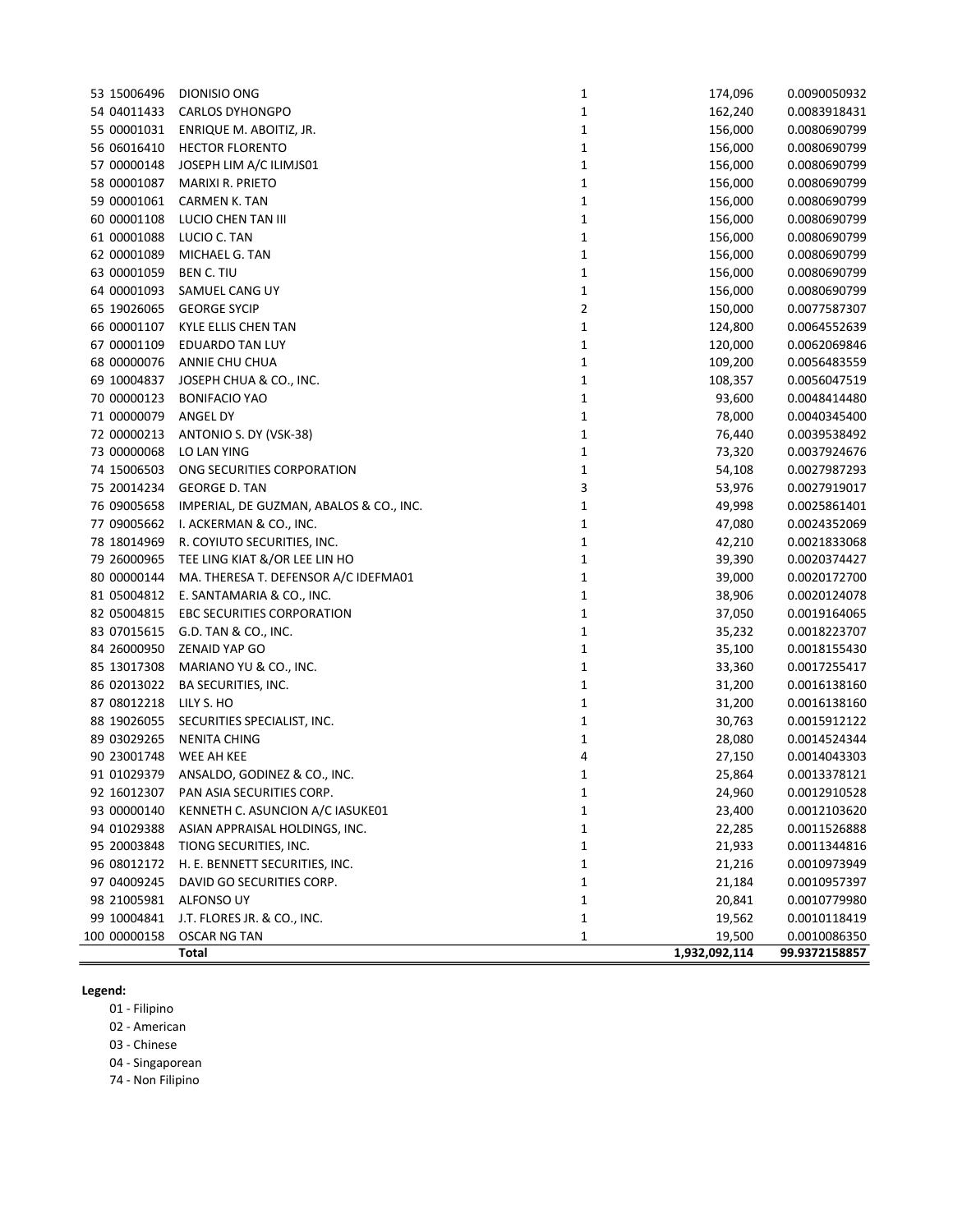Business Date: September 30, 2020

| <b>BPNAME</b>                                     | <b>HOLDINGS</b> |
|---------------------------------------------------|-----------------|
| UPCC SECURITIES CORP.                             | 7,120           |
| A & A SECURITIES, INC.                            | 457,288         |
| <b>ABACUS SECURITIES CORPORATION</b>              | 36,339,861      |
| PHILSTOCKS FINANCIAL INC                          | 3,468,691       |
| A. T. DE CASTRO SECURITIES CORP.                  | 189,600         |
| ALPHA SECURITIES CORP.                            | 449,400         |
| <b>BA SECURITIES, INC.</b>                        | 73,116          |
| AP SECURITIES INCORPORATED                        | 7,249,594       |
| ANSALDO, GODINEZ & CO., INC.                      | 1,298,402       |
| AB CAPITAL SECURITIES, INC.                       | 1,396,795       |
| SB EQUITIES, INC.                                 | 4,550,972       |
| ASIA PACIFIC CAPITAL EQUITIES & SECURITIES CORP.  | 25,600          |
| <b>ASIASEC EQUITIES, INC.</b>                     | 135,130         |
| <b>ASTRA SECURITIES CORPORATION</b>               | 5,508,210       |
| <b>CHINA BANK SECURITIES CORPORATION</b>          | 688,600         |
| MACQUARIE CAPITAL SECURITIES (PHILIPPINES), INC.  | 504             |
| BELSON SECURITIES, INC.                           | 12,808,392      |
| BENJAMIN CO CA & CO., INC.                        | 19,500          |
| <b>B. H. CHUA SECURITIES CORPORATION</b>          | 15,600          |
| <b>JAKA SECURITIES CORP.</b>                      | 7,120           |
| <b>BPI SECURITIES CORPORATION</b>                 | 19,150,883      |
| CAMPOS, LANUZA & COMPANY, INC.                    | 59,600          |
| SINCERE SECURITIES CORPORATION                    | 122,640         |
| <b>BDO NOMURA SECURITIES INC</b>                  | 12,172,241      |
| CTS GLOBAL EQUITY GROUP, INC.                     | 1,497,060       |
| TRITON SECURITIES CORP.                           | 3,583,628       |
| <b>IGC SECURITIES INC.</b>                        | 51,168          |
| <b>CUALOPING SECURITIES CORPORATION</b>           | 780             |
| DAVID GO SECURITIES CORP.                         | 596,570         |
| DIVERSIFIED SECURITIES, INC.                      | 165,531         |
| E. CHUA CHIACO SECURITIES, INC.                   | 616,862         |
| <b>EAST WEST CAPITAL CORPORATION</b>              | 1,390           |
| <b>EASTERN SECURITIES DEVELOPMENT CORPORATION</b> | 2,116,162       |
| EQUITIWORLD SECURITIES, INC.                      | 89,280          |
| <b>EVERGREEN STOCK BROKERAGE &amp; SEC., INC.</b> | 1,199,690       |
| FIRST ORIENT SECURITIES, INC.                     | 1,591,680       |
| FIRST INTEGRATED CAPITAL SECURITIES, INC.         | 1,128,000       |
| F. YAP SECURITIES, INC.                           | 532,928         |
| <b>AURORA SECURITIES, INC.</b>                    | 760,000         |
| <b>GLOBALINKS SECURITIES &amp; STOCKS, INC.</b>   | 400,710         |
| <b>JSG SECURITIES, INC.</b>                       | 408,850         |
| <b>GOLDSTAR SECURITIES, INC.</b>                  | 597,600         |
| <b>GUILD SECURITIES, INC.</b>                     | 8,406,764       |
| HDI SECURITIES, INC.                              | 1,996,800       |
| H. E. BENNETT SECURITIES, INC.                    | 10,176          |
| HK SECURITIES, INC.                               | 1,560           |
| I. ACKERMAN & CO., INC.                           | 8,938           |
| I. B. GIMENEZ SECURITIES, INC.                    | 143,980         |
| INVESTORS SECURITIES, INC,                        | 760,215         |

## **OUTSTANDING BALANCES FOR A SPECIFIC COMPANY**

Company Code - MAC000000000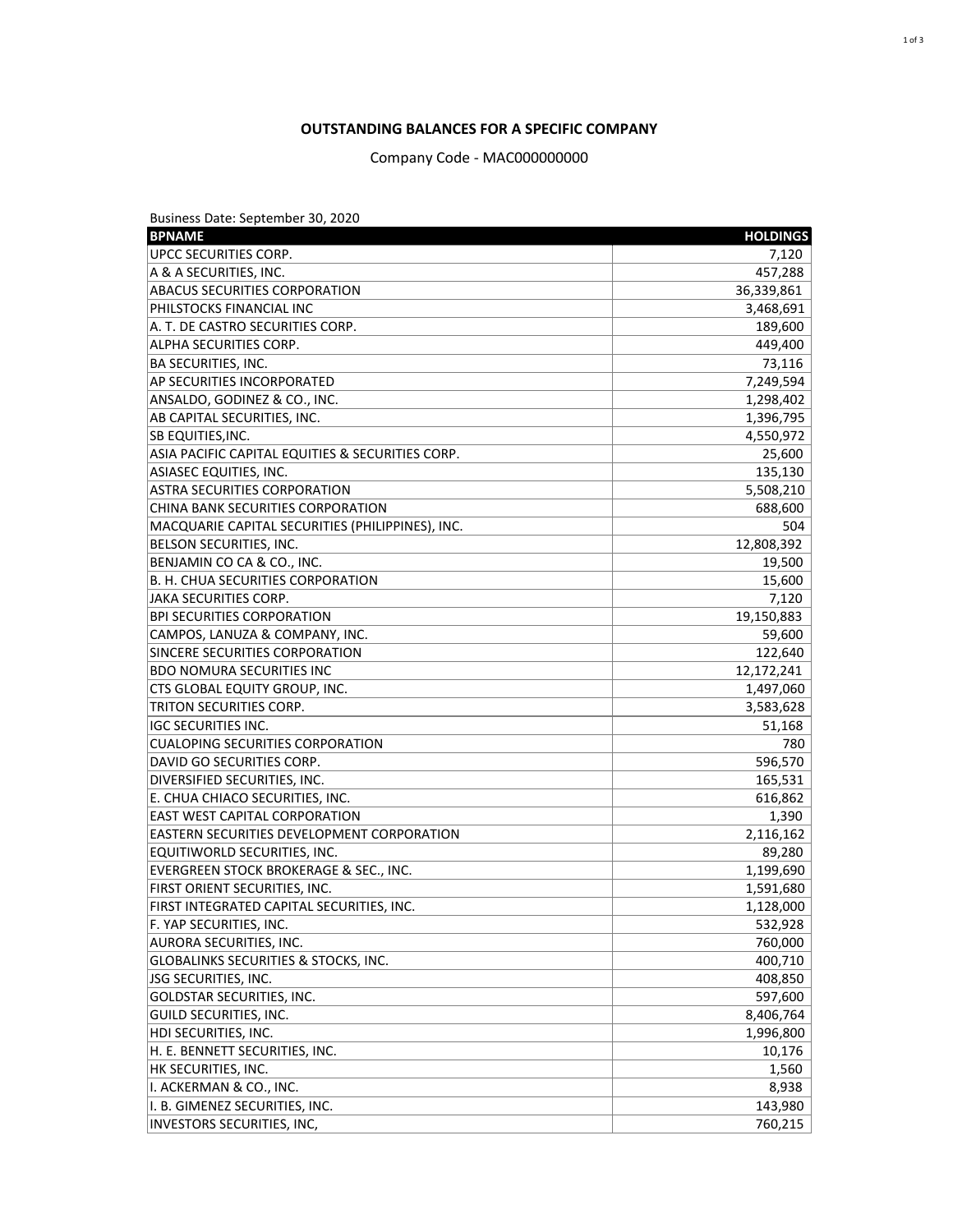| <b>BPNAME</b>                                           | <b>HOLDINGS</b> |
|---------------------------------------------------------|-----------------|
| IMPERIAL, DE GUZMAN, ABALOS & CO., INC.                 | 73,310          |
| INTRA-INVEST SECURITIES, INC.                           | 6,000           |
| ASIAN CAPITAL EQUITIES, INC.                            | 10,920          |
| J.M. BARCELON & CO., INC.                               | 15,000          |
| <b>VALUE QUEST SECURITIES CORPORATION</b>               | 1,836,000       |
| <b>STRATEGIC EQUITIES CORP.</b>                         | 3,613,033       |
| LARRGO SECURITIES CO., INC.                             | 771,454         |
| LITONJUA SECURITIES, INC.                               | 1,321           |
| LOPEZ, LOCSIN, LEDESMA & CO., INC.                      | 12,000          |
| <b>LUCKY SECURITIES, INC.</b>                           | 766,680         |
| LUYS SECURITIES COMPANY, INC.                           | 61,200          |
| <b>MANDARIN SECURITIES CORPORATION</b>                  | 896,768         |
| <b>COL Financial Group, Inc.</b>                        | 84,648,566      |
| <b>MERCANTILE SECURITIES CORP.</b>                      | 90,640          |
| <b>MERIDIAN SECURITIES, INC.</b>                        | 353,640         |
| MDR SECURITIES, INC.                                    | 753,560         |
| REGIS PARTNERS, INC.                                    | 6,168           |
| MOUNT PEAK SECURITIES, INC.                             | 14,064          |
| NEW WORLD SECURITIES CO., INC.                          | 366,180         |
| OPTIMUM SECURITIES CORPORATION                          | 123,110         |
| RCBC SECURITIES, INC.                                   | 274,850         |
| PAN ASIA SECURITIES CORP.                               | 14,971,012      |
| PAPA SECURITIES CORPORATION                             | 1,028,264       |
| MAYBANK ATR KIM ENG SECURITIES, INC.                    | 4,576,606       |
| PLATINUM SECURITIES, INC.                               | 13,170          |
| PNB SECURITIES, INC.                                    | 706,366         |
| PREMIUM SECURITIES, INC.                                | 17,460          |
| SALISBURY BKT SECURITIES CORPORATION                    | 17,240          |
| <b>QUALITY INVESTMENTS &amp; SECURITIES CORPORATION</b> | 1,359,350       |
| R & L INVESTMENTS, INC.                                 | 4,560           |
| <b>ALAKOR SECURITIES CORPORATION</b>                    | 7,800           |
| R. COYIUTO SECURITIES, INC.                             | 228,722         |
| REGINA CAPITAL DEVELOPMENT CORPORATION                  | 781,150         |
| R. NUBLA SECURITIES, INC.                               | 2,959,788       |
| AAA SOUTHEAST EQUITIES, INCORPORATED                    | 2,066,522       |
| R. S. LIM & CO., INC.                                   | 151,274         |
| RTG & COMPANY, INC.                                     | 146,652         |
| S.J. ROXAS & CO., INC.                                  | 104,435         |
| SECURITIES SPECIALISTS, INC.                            | 123,415         |
| FIDELITY SECURITIES, INC.                               | 498,120         |
| <b>SUMMIT SECURITIES, INC.</b>                          | 607,876         |
| STANDARD SECURITIES CORPORATION                         | 274,330         |
| TANSENGCO & CO., INC.                                   | 403,746         |
| THE FIRST RESOURCES MANAGEMENT & SECURITIES CORP.       | 994,670         |
| TOWER SECURITIES, INC.                                  | 1,873,796       |
| UCPB SECURITIES, INC.                                   | 619,120         |
| UOB KAY HIAN SECURITIES (PHILS.), INC.                  | 312,000         |
| <b>VENTURE SECURITIES, INC.</b>                         | 63,620          |
| FIRST METRO SECURITIES BROKERAGE CORP.                  | 21,372,032      |
| <b>WEALTH SECURITIES, INC.</b>                          | 19,832,885      |
| <b>WESTLINK GLOBAL EQUITIES, INC.</b>                   | 593,670         |
| <b>BERNAD SECURITIES, INC.</b>                          | 603,650         |
| <b>WONG SECURITIES CORPORATION</b>                      | 113,000         |
| YAO & ZIALCITA, INC.                                    | 521,622         |
| YU & COMPANY, INC.                                      | 417,200         |
| <b>BDO SECURITIES CORPORATION</b>                       | 23,818,248      |
| <b>EAGLE EQUITIES, INC.</b>                             | 370,116         |